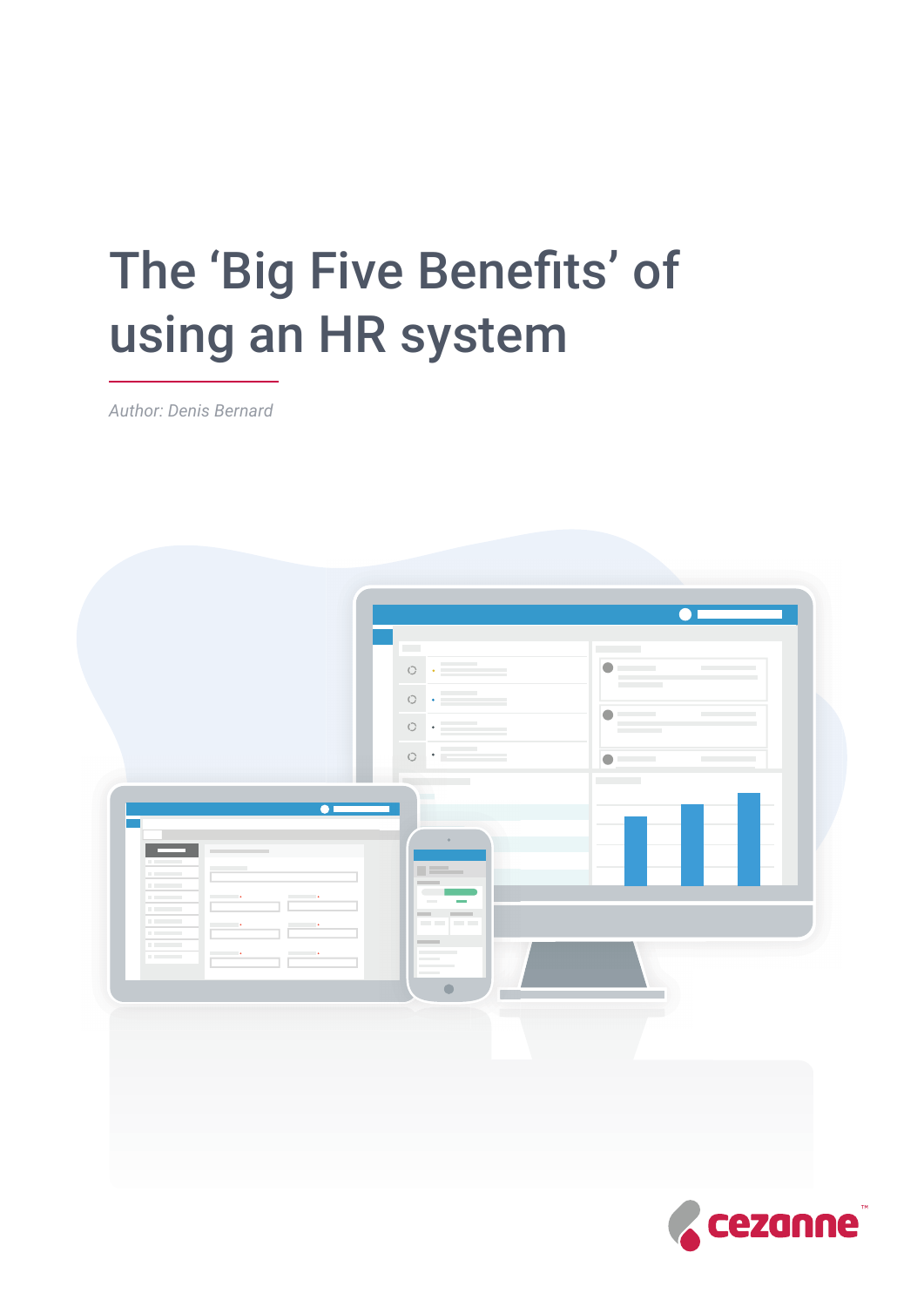## Introduction

Today's modern Cloud HR solutions offer organisations like your own the chance to completely revolutionise the way that you manage HR. Not by disrupting what you do already, but by automating time-consuming processes, connecting employees with their data, and providing secure access to accurate, insightful reports that provide managers with the information they need.

In this whitepaper, **Denis Bernard** draws upon his professional experience to explore the common challenges faced by many HR teams and details the five most important features that no HR system should be without.

This guide should be of value to both organisations embarking on the selection of a new HR system and those looking to confirm the value of the systems they already have.

#### ABOUT DENIS BERNARD

Denis is acknowledged to be a leading expert in the selection of HR & payroll systems, and other HRIS, both inside and outside the UK. He has been instrumental in leading successful selection and implementation projects in a wide range of organisation sectors and sizes.

**Denis is the author of "Selecting and Implementing HR & payroll software" (2017).**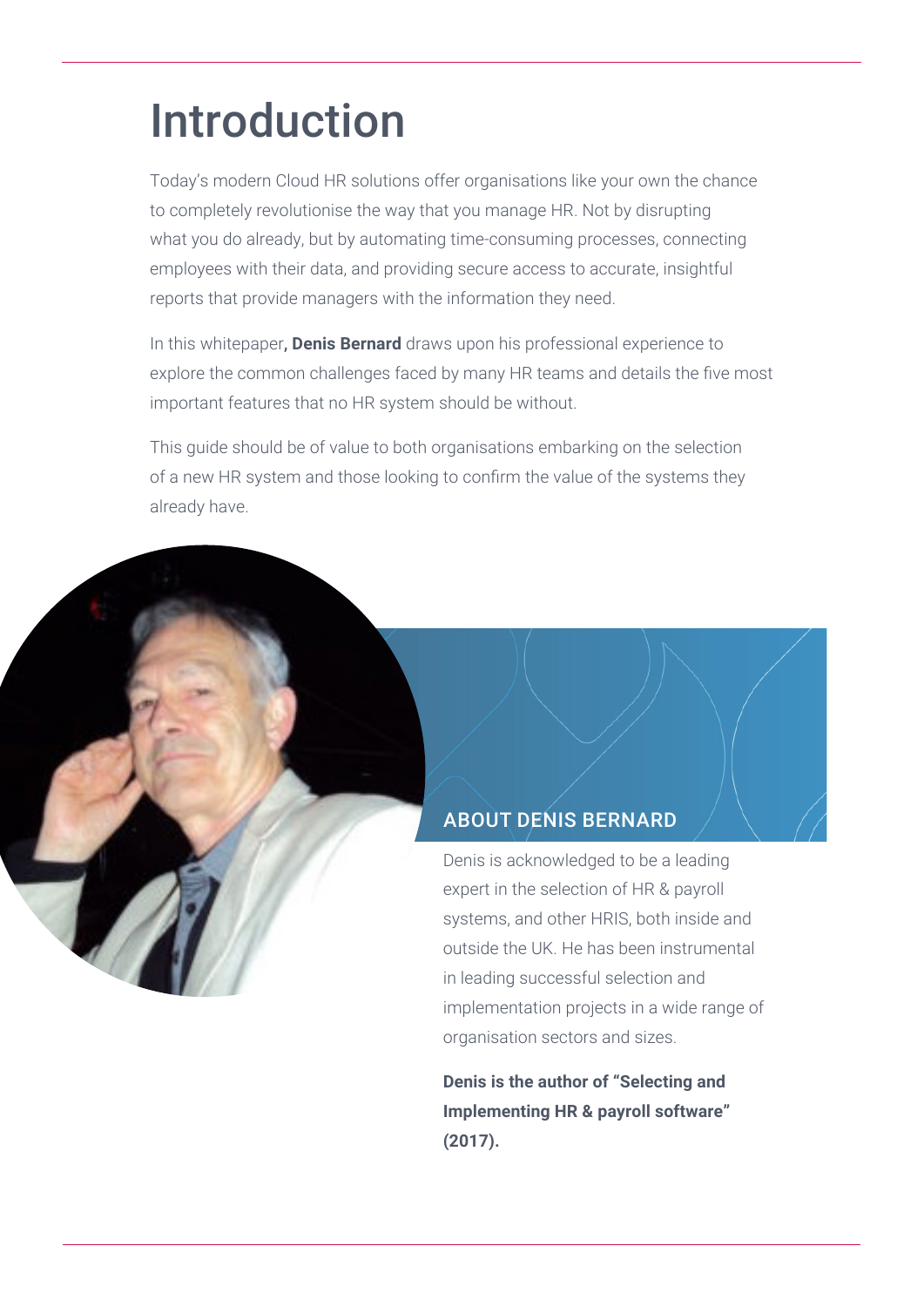## Notifications

Actual conversation:



**Manager to HR Manager:** "It must be coming up for Smith's three-month probation soon"

**HR Manager:** "Let me check"

**A while later, HR Manager:** "Actually the date passed 10 days ago. For some reason it didn't get picked up in the diary"

**Manager: "** Well, not to bother. I've been very busy lately and haven't had a chance to assess him. Let's extend the probation period by a month"

Hard to believe, but I have heard various versions of this over the years. And I have personally experienced something very similar to the following more than a few times.

The Marketing Manager who had to use one of the meeting rooms as an office, because no one had advised the Facilities people that she was coming.

The Credit Controller who couldn't access the accounts payable system because the computer department hadn't set up a system ID for him.

All of the above have two very important issues in common; first, that diary and other informal "reminder" systems are very prone to letting things fall down between the cracks, and secondly, the initial experiences of the new recruits can be described as nothing short of dire. After going through the hoops and expense of identifying and selecting these future stars, the employer has now totally given out the wrong welcoming message.

The simple solution to all these headaches is to be found in your HR system, in the form of what are known as Automatic Trigger or Notifications. This feature can generate an email, system message or SMS in response to changes in data.

A typical example would be when a new employee is entered on the HR database prior to their start date, the configured notification would generate a series of alerts to:

a) Advise Security & Switchboard of the arriving newcomer, name, position and department;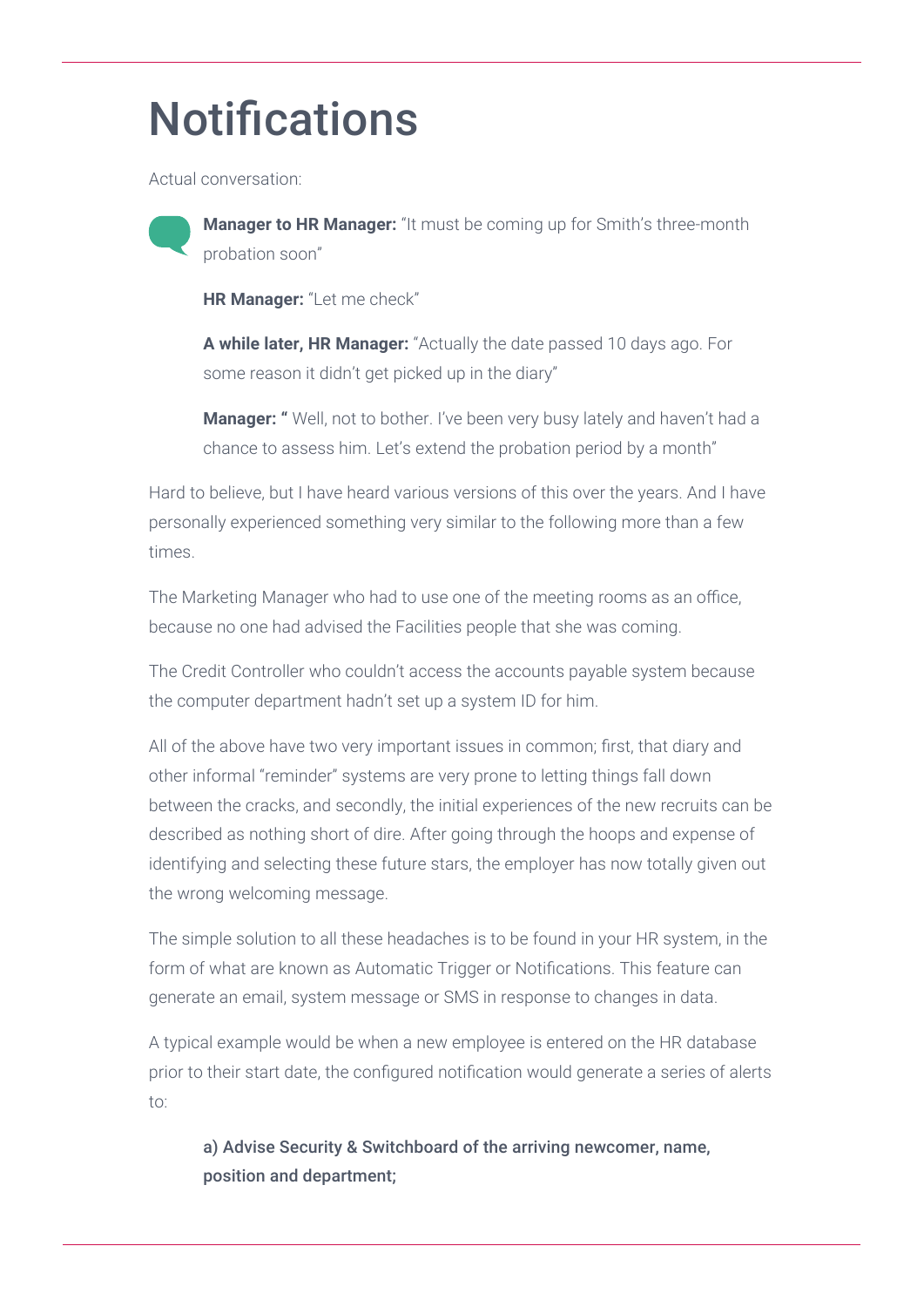b) Advise the computer department to create an ID and login;

c) Advise the Office Manager of the establishment requirement, as well as provision of car, mobile phone, laptop, where appropriate;

d) Later on, at a specified time, e.g. 2 weeks before probation end, advise both starter and hiring manager that there needs to be an assessment on the due date.

We can see that this small adjustment can mean a world of difference to someone in their first days with the organisation, or The Employee Experience as it is now termed. You can go even further with your notifications if you wish: advising your pension providers, medical insurers, and the payroll department if your system is not integrated.

I am a great fan of Notifications, and count them among my Big Five benefits of an HR system\* (see below), as not only do they streamline administration but also go a long way towards suppressing errors and oversights. Look again at your onboarding processes from a new starter point of view, and use your technology to make those important first Impressions favourable and lasting.

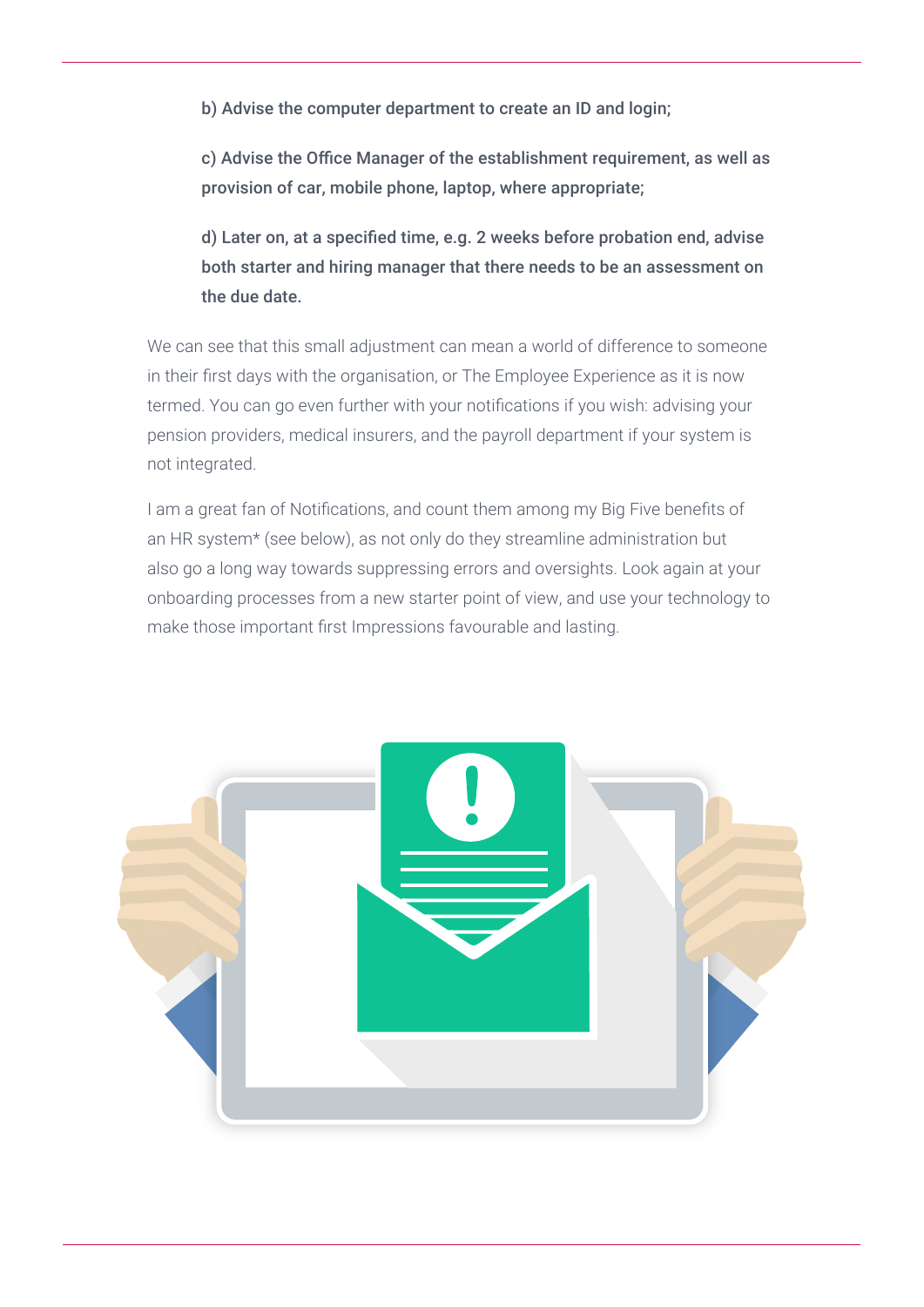## Organisation Charts

I was visiting a client recently, and found she was busy on a phone call. Whilst waiting in her ante-room, I noticed her secretary frowning at her laptop and sighing.

After a while, I asked her what the problem was. I had opened a floodgate.

"It's these org charts" she said "they're just so fiddly to do, and they change so quickly!" She explained that each department produced their own chart, which was then sent to HR for production of the master chart.

I commiserated, and after my discussion with the client, I asked about the importance of organisation charts to her company. She explained that although it was useful to have a visual representation of the structure, they were of operational value for employee orientation in the on-boarding process as well as the strategic benefits of 'at a glance' succession plan and span of control reviews.

Unfortunately, she explained, they had gone back to manual methods after buying some charting software a few years back which had proved unwieldy to use.

This is fairly representative of what I have encountered: the labour-intensive production of charts de-centralised to individual departments, in varying formats such as Excel and Visio and all the results fired at HR for the thankless task of merging. And, of course, while all that is being done, changes in personnel are occurring, so the chart immediately becomes outdated.

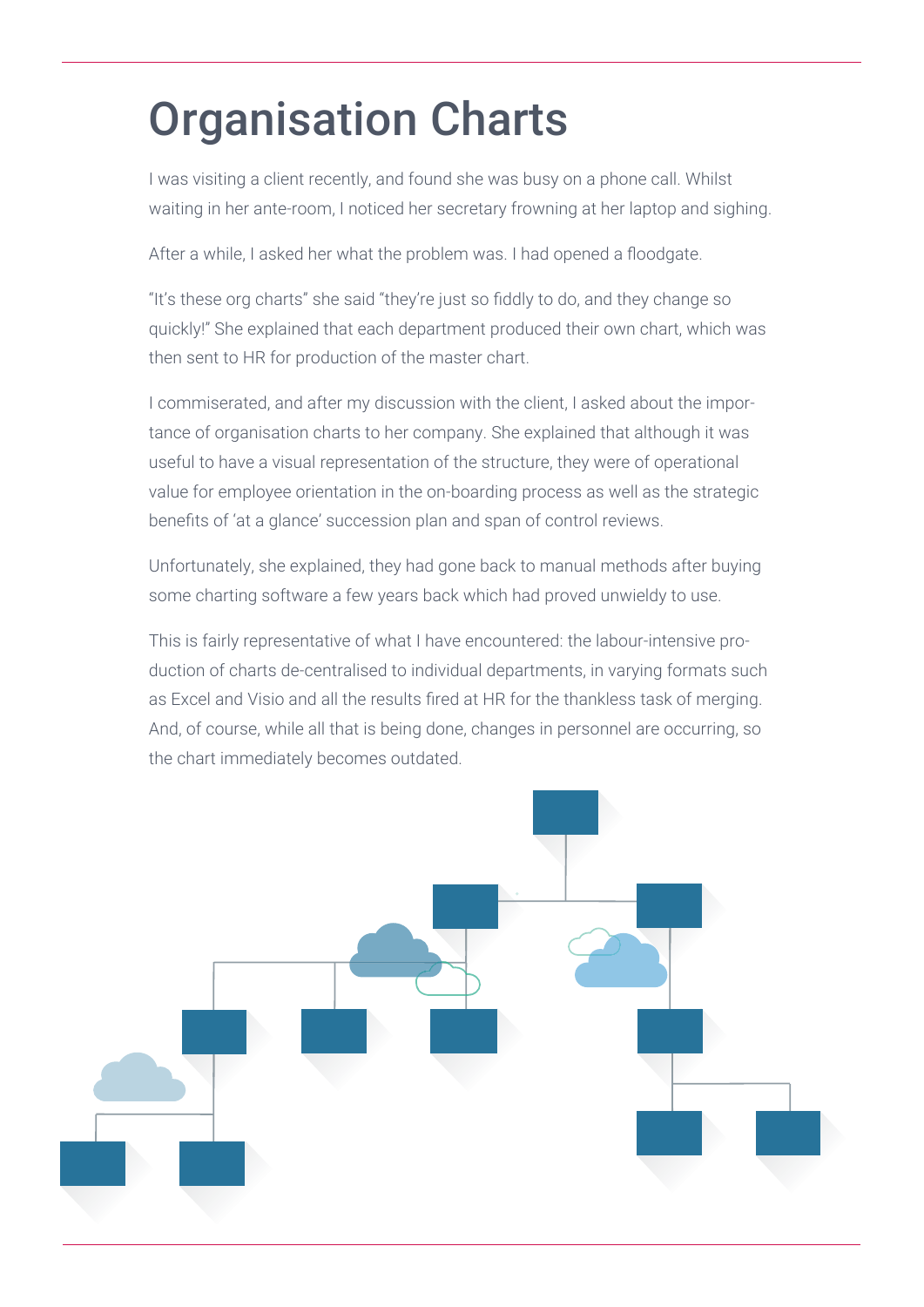Nowadays, enterprises don't always follow the old hierarchical rules as flatter structures and matrix project teams become the norm in certain sectors, but the right HR software can provide accurate real-time charts to those who need them with much less effort. As they are directly linked to the data in the system, they are not only timely, but also factual. The option to have additional flexibility to insert non-standard reporting lines for a

true representation is an extra benefit.

Credibility in the HR system and its output are key for the department and its standing. Equally importantly, the amount of time saved is significant; our consultancy calculated that the equivalent of 1.5 full-time

Credibility in the HR system and its output are key for the department and its standing.

employees would be saved over a 5-year period in a typical enterprise of 1000 employees using manual methods\*

Don't forget the everlasting gratitude of all involved in the production of manual charts!

For these reasons, I include Organisation Charting among my Big Five benefits of an HR system.



\*(Derived from empirical studies by HRmeansbusiness Ltd over a 10 year period) Copyright ©HRmeansbusiness Ltd 201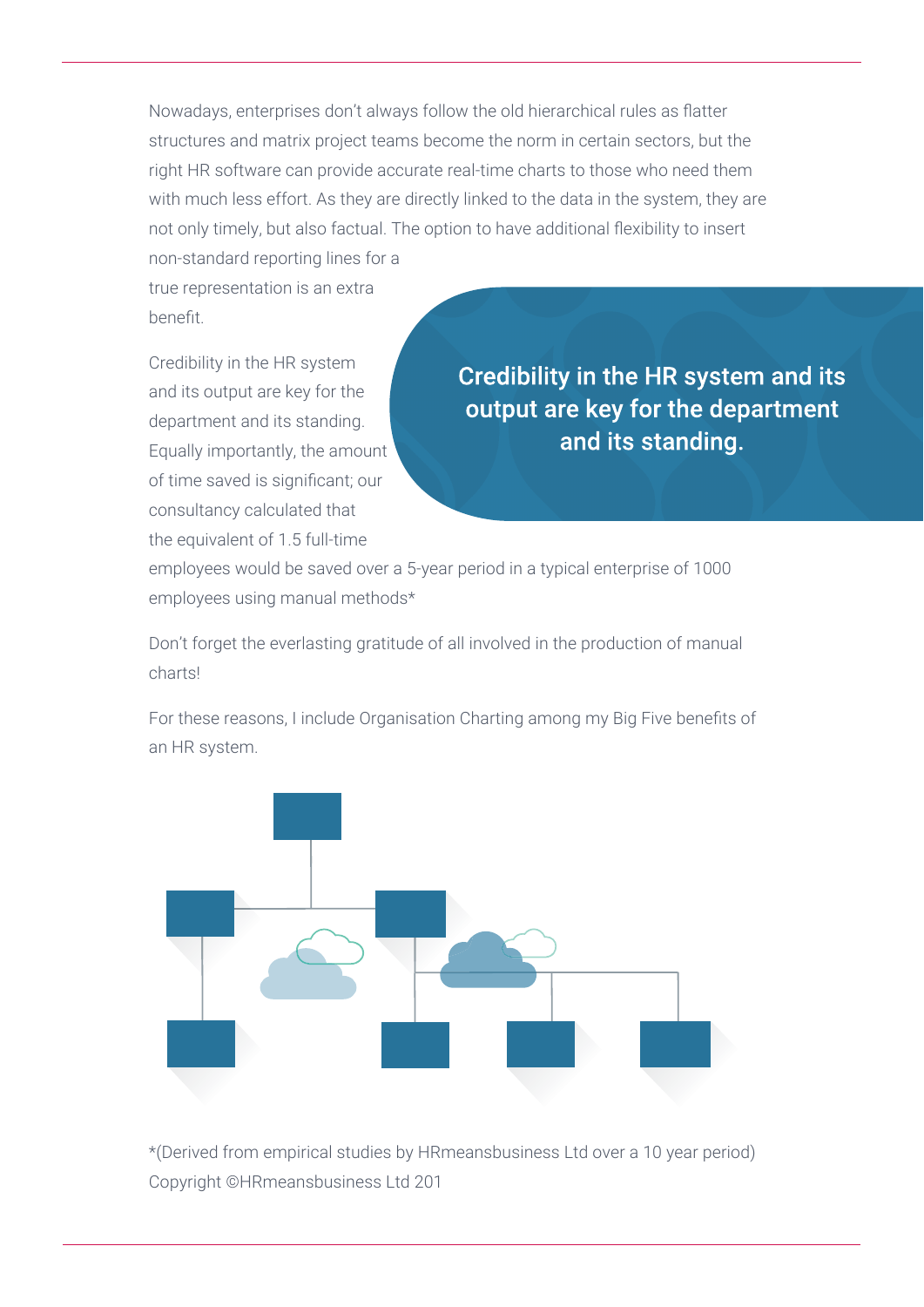## Work Flow

One of the things I'll never understand is why many organisations create an obstacle course for hiring managers when there's a need to recruit a replacement employee.

Typically, a requisition is raised, passed to the next manager up the food chain, then to the Finance head, then to HR and finally to the CEO. Apart from the "trust your managers" issue, the delays caused by this largely unnecessary paper trail percolating through several in-trays can cause a large hole in departmental performance.

To show the flip side of the same problem, I recall a case, where the Managing Director needed a new head of Marketing. He knew who he wanted, took them out to lunch and clinched the deal. Due to sickness and holidays, the unfortunate HR department took nearly three months to secure the necessary authorisations a posteriori for the file.

Well, even if your business wants to keep this unwieldy process going, work flow can take the legwork out of authorisation without moving any paper around.

This works by setting up and selecting a standard form in your HR system which is then completed by the initiating party and routed by a pre-configured protocol for approval. As each stage is completed, the form is automatically "passed" to the next person in line.

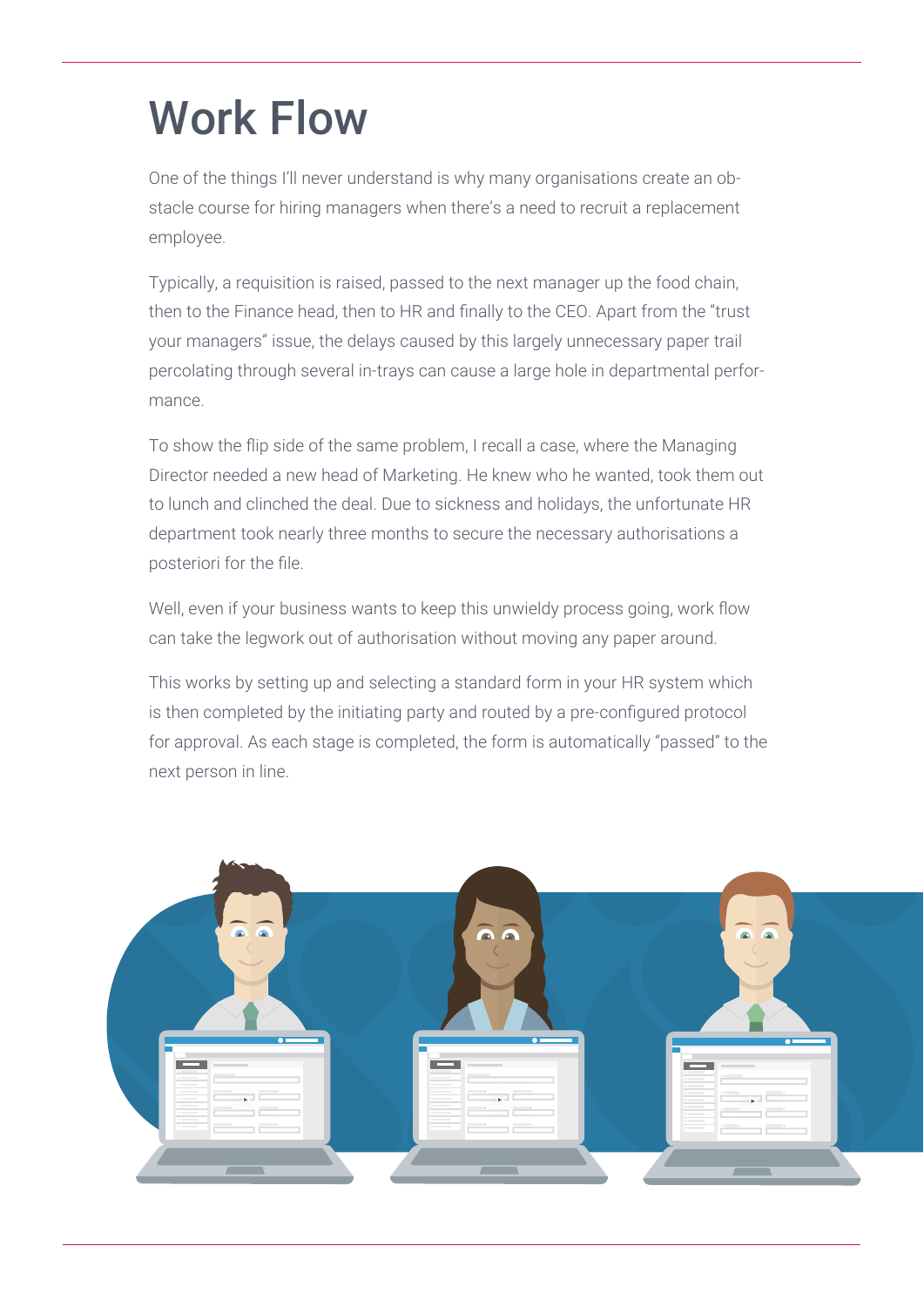#### SO WHAT'S DIFFERENT?

Recipients see this appearing in their inbox with increasing frequency and / or level of priority, which encourages action. The option to set alternative approvers means that nothing is buried under a mound of other papers while someone is away or sick. Authorisation is simple, being a matter of one or two clicks, and the request continues on its journey. And, with all the forms in a single online system, the HR team has visibility over the whole process, so can nudge things along if needed.

I always urge clients to overhaul their key processes before committing to implement a new system, as it's a great chance to sweep away irrelevancies. But to set up effective work flow, you need to invest time and effort to get it right, and test for illogicalities; one Chief Executive I knew came back from a long business trip to find her inbox chock-full of holiday and sickness forms for approval. Why? Because default approvers had not been written in correctly for absent managers, and tasks that could not be authorised were automatically escalated upwards!

Work flow can also be applied to many areas of the business where approval processes are needed, such as staff benefits changes, sickness absence and development needs that have been identified by reviews, as well as the reviews themselves.

Training sessions on the new software is the ideal time to learn to construct these processes, starting with basic ones and then more complex ones can be structured as user confidence grows.

Our consultancy reckons in a typical organisation of 1000 employees, work flow saves about 1.25 FTE of time, and that is a very conservative figure, that does not bring in the reduction in time to hire\* Work flow certainly merits its place on the Five Big Benefits podium.\*\*

\*Derived from empirical studies by HRmeansbusiness Ltd over a rolling 10 yearperiod)

Copyright ©Hrmeansbusiness Ltd 2018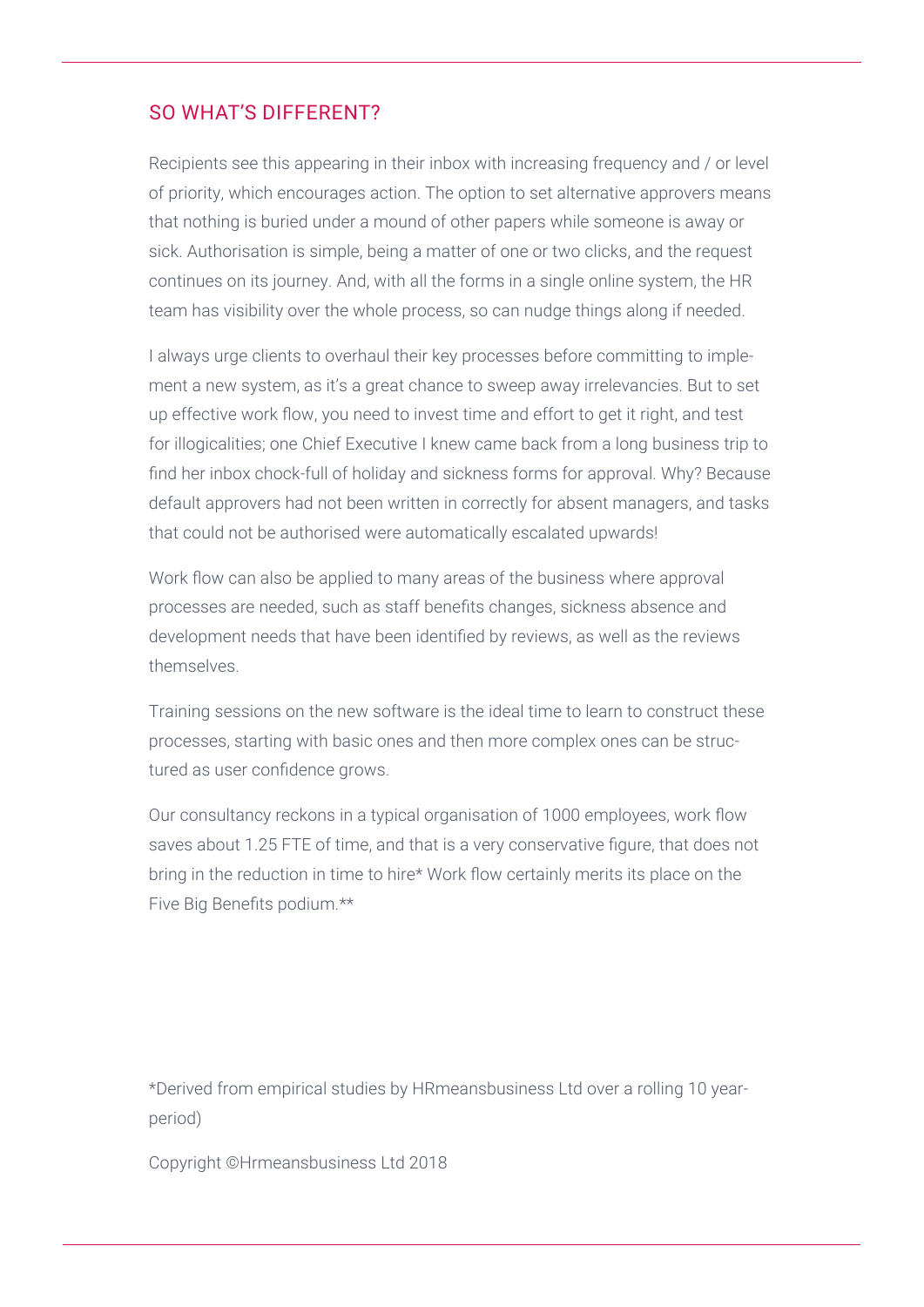## Self-service

Every HR person will know the frustration of being interrupted by a phone call or visit from an employee to find out how much holiday they have left.

An employee complains that their salary has gone into their old bank account. The Change form is found not to have been processed.

I've seen many HR offices with a 'Twilight Zone' where self-certification sickness forms lie fallow until an overworked HR assistant is dispatched to clear some of them.

#### WHAT DO THESE THREE COMMONPLACE PROBLEMS HAVE IN COMMON?

The first is a waste of two people's time, the second is a nuisance for the employee and the third guarantees that any management figures on absence are inaccurate.

They can all be cured by the self-service module in an HR system.

Self-service has come a long way since its inception when it was both costly and limited in its uses; an additional downside was that the systems were run on inhouse servers, and so to use self-service one would have to be on the company premises unless you had grudgingly-granted remote access rights.

These days, self-service is a standard feature of mainstream HR software and gives appropriate access to all who need to view or take action.

Employees can view their personal records and have the facility to change or modify certain fields such as Address, Bank Details or Emergency Contact, as well as generate requests for Holidays, Training or submit Sickness absence data.

Managers can view their departmental data as well as standard or bespoke reports at any time; many HR colleagues tell me that they do their analyses on the train home!

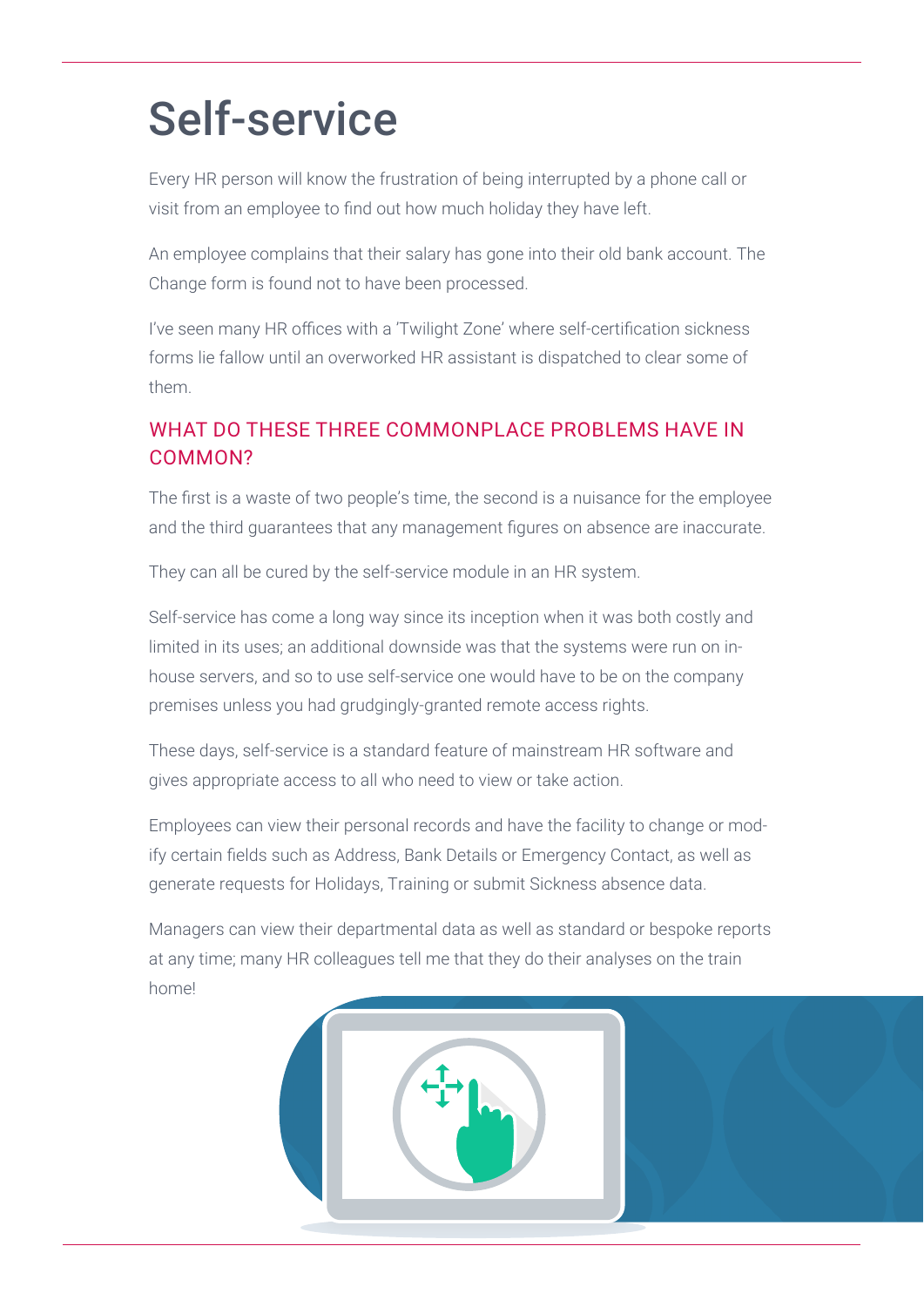Self-service also enables actions such as appraisal reporting online, connecting it to objective setting and consequent training / developmental needs; these in turn can be approved and booked using work flow deployed through the module.

Don't underestimate the amount of preparation for all this, as there are varying security layers to configure for every employee. Additionally, this represents a significant culture change for any organisation, so time and resources must be invested in gaining acceptance and giving user training; don't assume everyone will take to it like a duck to water.

The HRmeansbusiness consultancy has calculated that a typical organisation of 1000 employees, saves round 5 FTE of time over a 5 year period, and that is conservative figure\*. The bulk of time and admin. savings will be made in HR activity, but a bigger advantage is making data available in virtually real time, which makes the self-service business case irresistible.

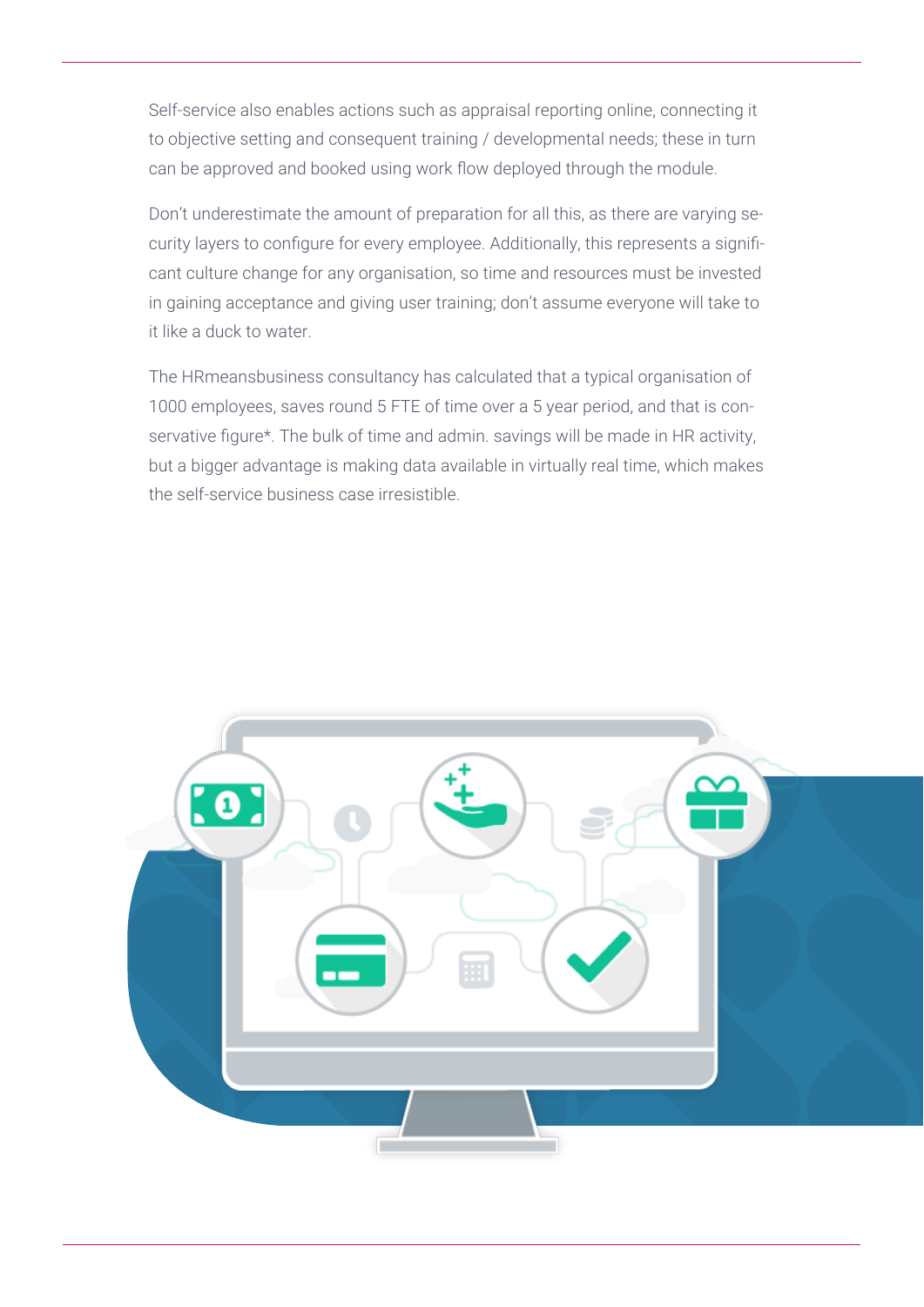### Report Writer



Are you committed to providing managerial and operational staff with the information they need?

Could you figure in headlines like "Employers 'named and shamed' over minimum wage failings" or "right-to-work checks?" More than one household name has been caught out recently.



Do you know how many days you lose to sickness each month, or how long it takes to fill a vacancy?

Lots of companies don't.

These and similar questions are causing considerable unease for senior managers; if the big guns can't get it right, how are we going to cope?

Actually, it shouldn't be a problem at all if you use your HR system's reporting capabilities to do the hard work for you.

Let's go right back to the beginning. The data you put into your HR system must be accurate and complete. Seems obvious doesn't it, but I can safely say the majority of my clients have said at the outset that they consider their data as "iffy", "mainly correct" or somewhere in between.

Self-service makes employees responsible for much of their data, but there needs to be a rigorous control procedure in place that dictates that changes authorised by managers such as salary, position, department and so on must be reflected in the system without exception. HR people have wasted enough time having to manually put reports right because of omissions and oversights by operational managers.

Secondly, the data must be timely. If your absence or performance stats are a month out of date, then the output is only fit for historical purposes, which in this era of lightning change is fairly irrelevant. Wide-ranging self-service rights eliminate the old problem of paper holiday requests, sickness absence forms piling up in the HR office, or performance reviews never making it off line managers' desks.

Next, the right reports need to be configured. In times gone by, HR system report writers were ponderous and needed a degree in logic to master, but now they are much more intuitive and user-friendly. Work out what the desired report should reflect and how it should appear, identify the data elements, and use filters and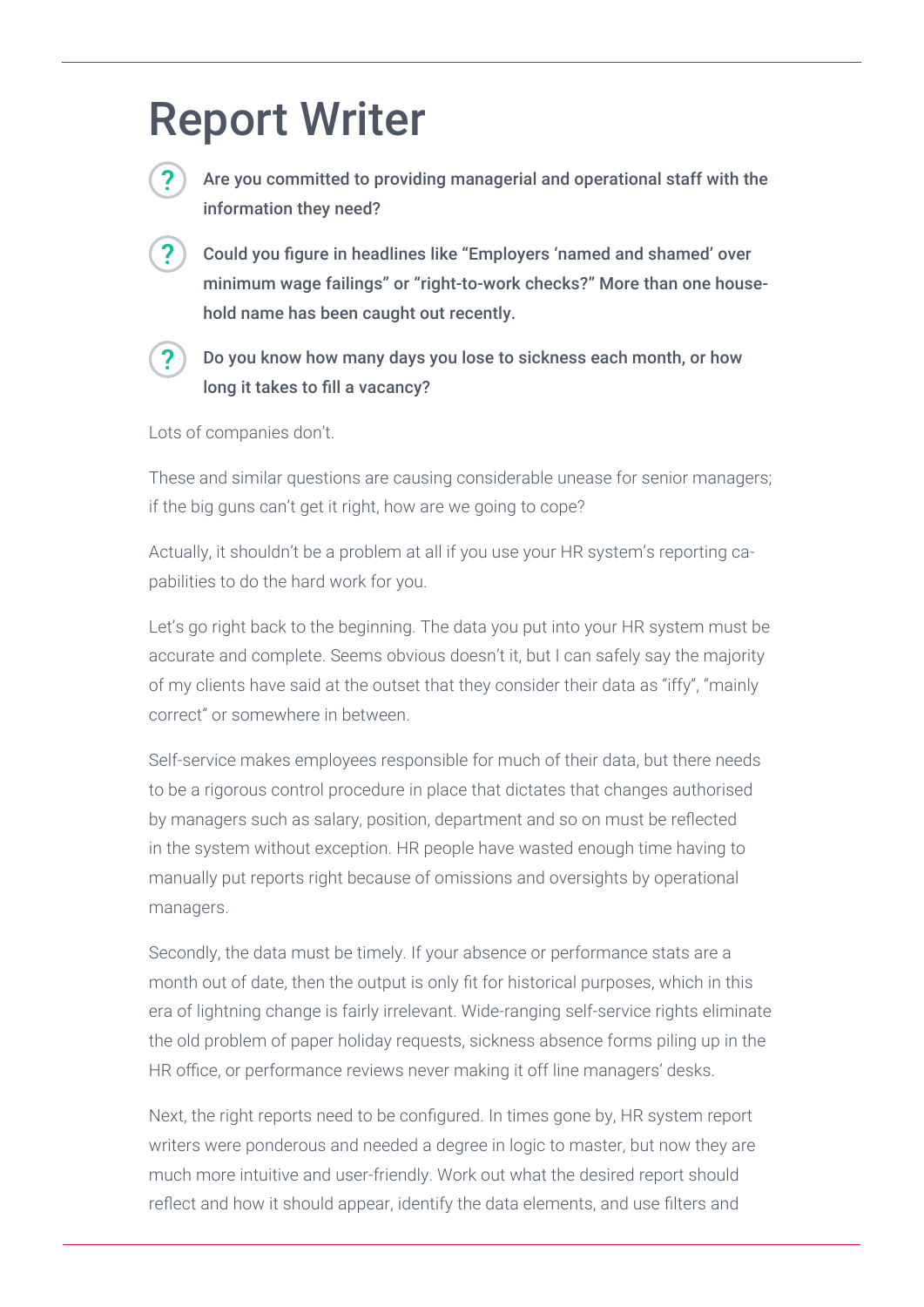other qualifying tools to arrive at the desired result. You may have to experiment at first to get what you are looking for. I would recommend to any practitioner that / training outgoings by looking at attendance, feedback or performance

improvement after the event; they invest time and resource when they have a new (or existing!) HR system in getting proficient in this vital part of the software. Data, and the ability to present it in required formats is now an essential part of any HR professional's job.

The reports that you and your organisation need will be driven by:



a) Compliance, such as equal opportunities monitoring, eligibility to work and testing for minimum wage legislation adherence

b) Financial, examples being headcount and salary budgets to actual, and outstanding paid time off entitlements;

c) Effectiveness monitoring, such as tracking effectiveness of your learning

d) General management and operational, showing areas of absence, poor performance or employee attrition that could signal local manager problems or a more fundamental organisation-wide issue.

These are just some examples of the types of reports you'll need to be able to configure in your system. The content of b, c and d will vary from enterprise to enterprise, and here is where you need to be in close communication with those departments (your internal clients) to establish exactly what information they need, and what your system can offer them. Being proactive at this point will help your cause immensely.

If you need help with compiling reports, don't hesitate to contact your HR system supplier; they will give you the very best advice, and may even have a template that you can modify to save time.

Finally: remember that these reports are of vital importance to your organisation. Don't be a gatekeeper. Make them freely available to your key players via the selfservice system. This is one of the best ways to demonstrate HR's true value.